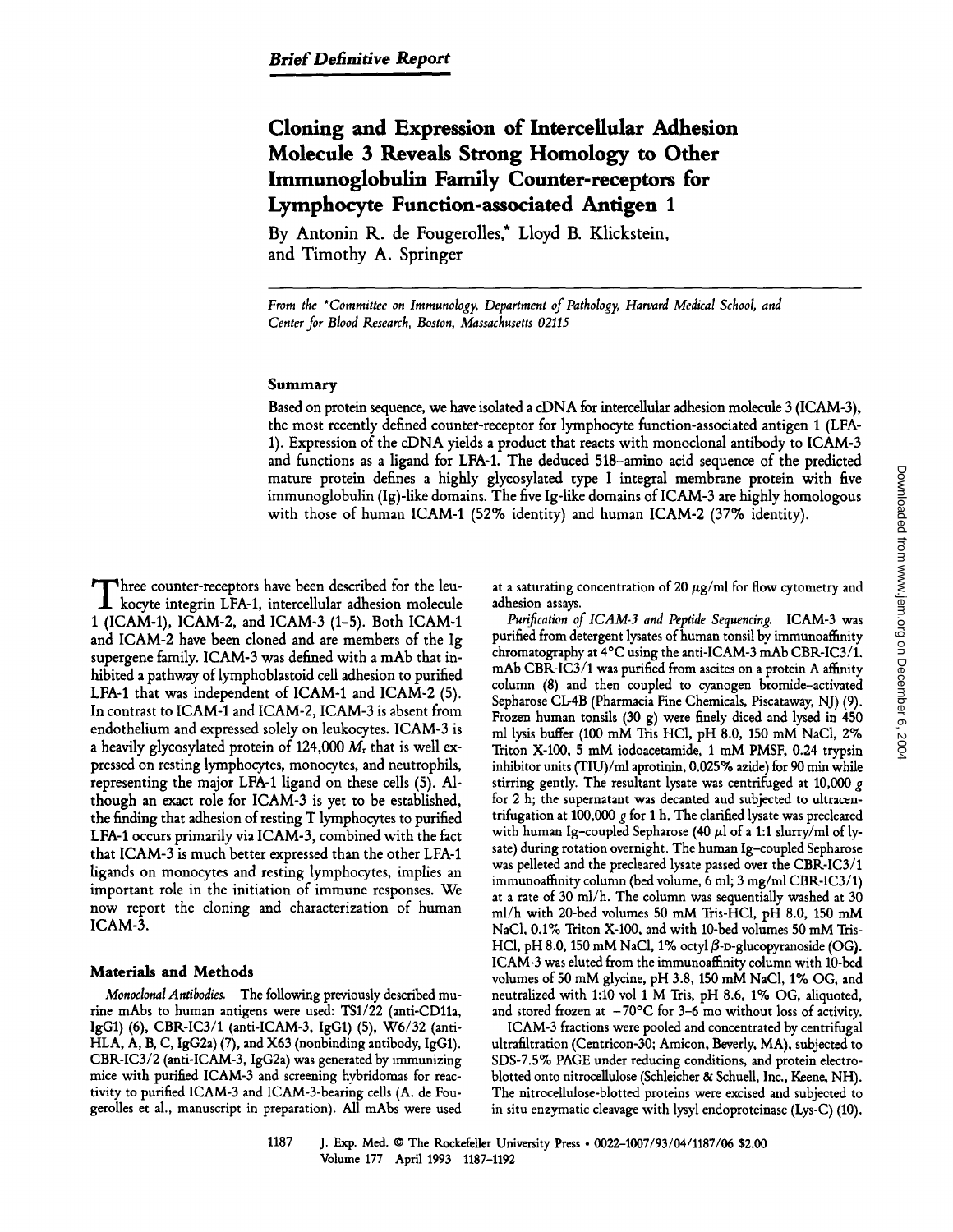Cleaved fragments were separated by reverse-phase HPLC (11). Peptides were subjected to microsequence analysis on a gas phase microsequenator (Applied Biosystems, Inc., Foster City, CA).

*Construction and Screening of cDNA Libraries.* A human tonsil cDNA library in Xgt11 (accession no. 37546; American Type Culture Collection, Kockville, MD) (12) with inserts of 2 kb or greater was screened as described (13). Partially degenerate antisense oligonucleotides were based on the ICAM-3 peptide sequences, the codons used in homologous sequences in ICAM-1 and ICAM-2, and general human codon usage frequency (14): peptide 10, the 25met 5' TTNAG(G/A)TG(C/T)TGNGG(G/A)CANGTNGCNC 3'; peptide 17, the 23mer 5' A(G/A)NGANGTCTCCAG(G/A)GC-  $(G/A/T)AT(T/C)TT$  3' (N = inosine). End labeling and hybridization of oligonucleotides was as described (13). Inserts from hybridizing phage were excised using EcoRI and subcloned into plasmid pBluescript KS<sup>-</sup> (Stratagene, San Diego, CA) for restriction mapping and sequence analysis.

*Sequencing and Homology.* Nucleotide sequence was determined by the dideoxynucleotide chain termination method with modified T7 DNA polymerase (U.S. Biochemical Corp., Cleveland, OH). T7 and RM13 primers (New England Biolabs, Beverly, MA) were used to sequence the 5' and 3' ends of the ICAM-3 clones and internal primers were synthesized based on sequencing results. The sequence on both strands was determined for the entire 11.2 cDNA clone, for the 5' end and the 3' SacI-EcoKI fragment of clone 7.3.1, and for the 5' EcoRI-EcoNI fragment of clone 14a2.2. The ends of all clones were sequenced on one strand.

*cDNA Transfection.* A full-length ICAM-3 cDNA was constructed by ligating in 5' to 3' order the fully sequenced 0.24-kb HindlII-EcoNI fragment of clone 14a2.2, the 1.24-kb EcoNI-SacI fragment of clone 11.2, and the 0.35-kb SacI-EcoKI fragment of clone 7.3.1.. The HindlII and EcoKI sites were present in the pBluescript polylinker. The fragments were subcloned into the transient expression vector Ap<sup>r</sup>M9 (a derivative of CDM8 containing the  $\beta$ -lactamase from pBluescript and a polylinker from pSP64; L. B. Klickstein, unpublished results) cut with HindIII and EcoRI to yield pCDIC-3. The pCDIC-3 or AprM9 plasmids were transfected into COS cells using DEAE-dextran (15). 3 d after transfection, cells were detached with HBSS, 10 mM EDTA, washed three times in 10% FCS, RPMI 1640, and used for flow cytometry or binding to LFA-l-coated plates.

*Flow Cytometry.* Indirect immunofluorescence and flow cytometry were performed as previously described (3).

*Adhesion Assay.* Adherence of COS cell transfectants to purified LFA-1 absorbed onto 96-well polystyrene microtiter plates was quantitated by fluorescence as previously described (3). Site density of LFA-1, determined by radioimmunoassay using saturating amounts of 12SI-TS1/22 mAb and calculated assuming monovalent binding of the mAb, was 700 sites/ $\mu$ m<sup>2</sup>.

Fluorescently labeled COS cells were pretreated with 20  $\mu$ g/ml of purified mAb for 30 min at room temperature, and  $5 \times 10^4$ cells in 50  $\mu$ l were transferred to each well. Some wells were pretreated for 30 min at room temperature with 20  $\mu$ g/ml of purified *TS1/22* mAb to LFA-1. Cells were allowed to settle and adhere to the solid-phase LFA-1 for 1 h at 37°C, and washed with four aspirations through a 25-gauge needle. Bound cells were quantitated in the 96-well plate using a Pandex fluorescence concentration analyzer (IDEXX Corp., Westbrook, ME).

#### **Results**

ICAM-3 purified from human tonsil by mAb affinity chromatography was homogeneous by SDS-PAGE (Fig. 1). At-



Figure 1. SDS-PAGE of ICAM-3 purified from human tonsil. Aliquots of successive fractions of the pH 3.8 eluate from the CBR- $IC3/1$  mAb Sepharose (10  $\mu$ l) were subjected to SDS-7.5% PAGE under reducing conditions and silver stained. Fractions shown in lanes *2-8* were pooled, and subjected to preparative SDS-PAGE for sequencing studies. Molecular weight markers were myosin (200,000),  $\beta$ -galactosidase (116,000), rabbit muscle phosphorylase b (97,000), BSA (68,000), hen egg OVA (43,000), and bovine carbonic anhydrase (29,000).

tempts to obtain NH2-terminal sequence were unsuccessful, suggesting that the NH2-terminus was blocked. To obtain internal amino acid sequence, blotted material was digested with Lys-C protease. Reverse-phase HPLC yielded a small number of peptide peaks that were subjected to gas-phase microsequencing. The sequence of peptide 17, IALETSLSK, was significantly homologous to ICAM-1 and ICAM-2 in a region of the first Ig-like domain. The sequence of peptide 10, IDRATCPQHLK, was weakly homologous to the fifth Ig-like domain of human ICAM-1.

The sequence of each peptide was used to design an oligonucleotide probe. One clone (11.2) was isolated from a sizeselected  $\lambda$ gt11 tonsil cDNA library that hybridized to both oligonucleotides probes, and yielded an insert of 1.6 kb. This clone and its 5' EcoRI-EcoNI fragment were utilized to isolate cDNA clones that extended further in the 5' and 3' directions. The overlapping cDNA clones were subjected to restriction mapping (Fig. 2) and sequencing *(EMBL/GenBank/*  DDBJ accession number X69819). The two peptide sequences were in perfect agreement with the translated amino acid sequence (Fig. 3, *thin overlining),* establishing the authenticity of the cDNA as that of ICAM-3. Two potential ATG initiation codons at nucleotide positions 9 and 18 are present, both of which fit Kozak's criteria for a translation initiation site (16). The first initiation codon is followed by an open reading frame of 1,641 bp. An in-frame stop codon (TGA) at position 1650 is followed by an untranslated region of 79 bp. The poly $(A)$  tail is present 15 bp after a consensus polyadenylation sequence at position 1710.

The deduced amino acid sequence of the mature protein is shown in Fig. 3. Hydrophobicity analysis (17) suggests the presence of an NH2-terminal signal peptide sequence and a 25-amino acid transmembrane segment near the COOH terminus, and thus ICAM-3 is a type I membrane protein. A consensus signal peptide cleavage site (18) predicts that glutamine is NH2 terminal in the mature polypeptide chain. This is consistent with our inability to obtain an NH2-terminal amino acid sequence as glutamine may cyclize to pyroglutamic acid, resulting in a blocked  $NH<sub>2</sub>$  terminus. The mature ICAM-3 polypeptide chain contains a 456-amino acid NH2-terminal region predicted to be extracellular and a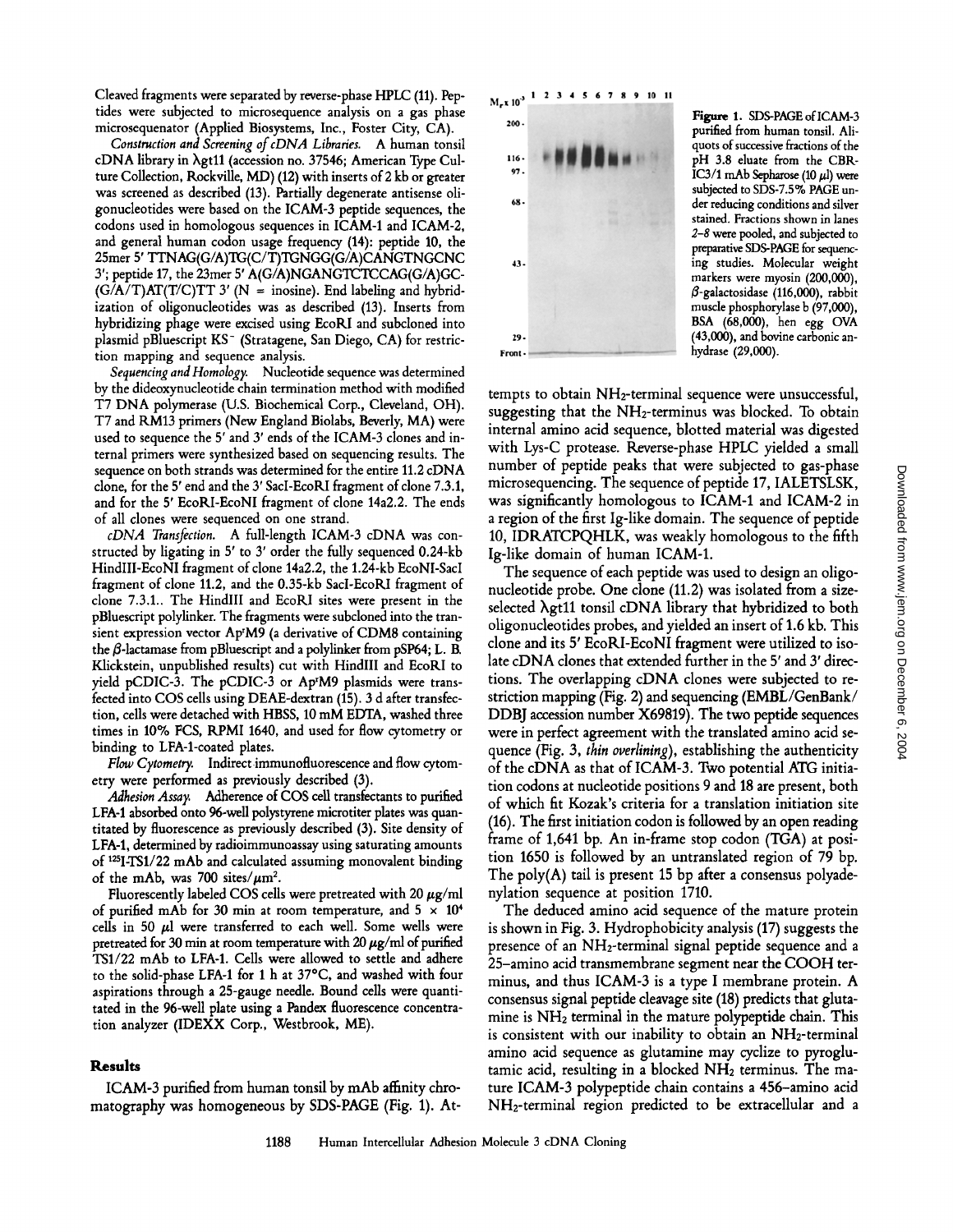

|                    | $D1$ <sup><math>\blacksquare</math></sup>                                                                                                                        |          |
|--------------------|------------------------------------------------------------------------------------------------------------------------------------------------------------------|----------|
| hICAM-3<br>hICAM-1 | QEFLLRVEPONPVLSAGGSLFVNCSTDCPSSEKTALETSLSK.ELVASGMG.WAAFNLSNVTGNSRILCSVYCNGSO<br>$\ldots$ ets s skvi pr<br>vl t<br>s dopkllgi p p k llp nn. kvye ged opm ysn pdg | 75<br>73 |
| mICAM-1            | $\ldots$ $\alpha$ vsih reaf p $\alpha$<br>va<br>ss kedlslg<br>qwld.e pn.rkle eiged sp fen gtv                                                                    | 72       |
| hICAM-2            | sdekv evh r kklavepk<br>t nap vaa<br>e<br>n il deqaq khylv  ishdtvlg hft s k                                                                                     | 78       |
| $mICAM-2$          | sgeka evyiwsekgive te wk<br>n aapdmgg<br>ptn im eehpq k kq lv skdtvff hft s k                                                                                    | 80       |
|                    |                                                                                                                                                                  |          |
|                    | D2I                                                                                                                                                              |          |
| hICAM-3            | ITGSSNITVYGLPERVELAPLPPWQPVGQNFTLRCQVEGGSPRTSLTVVLLRWEEELSRQPAVEEPAEVTATVLA                                                                                      | 150      |
| hICAM-1            | s aktfl<br>wt<br>k 1<br>s<br>a an<br>gk ke<br>q<br>$t \rightarrow v$                                                                                             | 148      |
| $mICAM-1$          | sf s<br>ssa at<br>r a q kdl<br>hd a q sa<br>q i<br>vgghpkd $k$ if $\ldots$                                                                                       | 150      |
| hICAM-2            | esmn vs qp rq i tlq tlva ks ie r ptve ld If f gn t hyetfgkaapa q a fnst                                                                                          | 158      |
| $mICAM-2$          | hse 1 r qp aq t klq rvf ed ie t spvq ler 1s gr t kn tfggaetv q a<br>fnst                                                                                         | 160      |
|                    |                                                                                                                                                                  |          |
|                    | D3ľ                                                                                                                                                              |          |
| hICAM-3            | SRDDHGAPFSCRTELDMQPQGLGLFVNTSAPRQLRTFVLPVTPPRLVAPRFLEVETSWPVDCTLDGLFPASEAQVYLALG                                                                                 | 230      |
| hICAM-1            | r h<br>n<br>1r<br>e e<br>y qa<br>q s v d gat v s<br>v<br>ħ                                                                                                       | 228      |
| $mICAM-1$          | a sveas daik dt dl g qqklf se<br>$\sigma$<br>1r<br>n<br>ri e                                                                                                     | 230      |
| hICAM-2            | d e ghrn<br>lav lmsr gni hkh                                                                                                                                     |          |
| mICAM-2            | lkk gl.n                                                                                                                                                         | 196      |
|                    |                                                                                                                                                                  | 198      |
|                    | D4I                                                                                                                                                              |          |
| hICAM-3            | v.<br>DOMLNATVMNHGDTLTATATATARADQEGAREIVCNVTLGGERREARENLTVFSFLGPIVNLSEPTAHEGSTVTVSCMAG                                                                           | 310      |
| hICAM-1            | r p tygn sfs k svsvt ed tqrlt a i nqsq tlqtv iy pan i tk evs te                                                                                                  |          |
| $mICAM-1$          | k e h                                                                                                                                                            | 308      |
|                    | g ptgest ss svs lvevteefdrtlplr vle adgil tgrt yn sa vlt glevs g<br>k e h                                                                                        | 310      |
|                    |                                                                                                                                                                  |          |
| hICAM-3            | ARVOVT.LDGVPAAAPGOPAQLQLNATESDDGRSFFCSATLEVDGEFLHRNSSVQLRVLYGPKTDRATCPOHLKWKDKTR                                                                                 | 389      |
| hICAM-1            | p ak<br>.n oplpr lkpens                                                                                                                                          |          |
| $mICAM-1$          | a qlik qtre ilerdignwt pensq<br>sgsk vls eprp tpqv ft sse hkp a ak fk qtle h rletd lgnwt qegsq                                                                   | 387      |
|                    |                                                                                                                                                                  | 390      |
|                    | тмГ                                                                                                                                                              |          |
| hICAM-3            | v<br>HVLQCQARGNPYPELRCLK.EGSSREVPVGIPFFVNVTHNGTYQCQASSSRGKYTLVVVMDIEAGSSHFVPVFVAVLL                                                                              | 466      |
| hiCAM-1            | atpm<br>w 1 k .dgtfpliesvt trdle 1 r r tg ev re tvnvl., prvei iit va                                                                                             | 461      |
| mICAM-1            | at k<br><b>W</b> C                                                                                                                                               |          |
| hICAM-2            | s kmt rrkadgal. l i vvks kqem v h f h nv rn yltvlyh qnnwtiiil pv                                                                                                 | 467      |
| $mICAM-2$          |                                                                                                                                                                  | 212      |
|                    |                                                                                                                                                                  | 214      |
|                    | <b>Cyt</b>                                                                                                                                                       |          |
| hICAM-3            | TLGVVTIVLALMYVFREHOR.SGSYHVREESTYLPLTSMOPTEAMGEEPSRAE<br>518                                                                                                     |          |
| hICAM-1            | aavimgtaglst lynr kikk rlqqaqkgt mkpntqatpp                                                                                                                      |          |
| $mICAM-1$          | 505                                                                                                                                                              |          |
| hICAM-2            | l vivgl m as ynr kiri klqkaqee.aiklkgtappp<br>510                                                                                                                |          |
|                    | l slfvts.v lefifgqhlr qrm t g raawrr qafrp<br>256                                                                                                                |          |
| mICAM-2            | I flfvts.v lefifgghw r rt t q laawrr rafrarpy<br>259                                                                                                             |          |

Table 1. Identities between ICAM Ig-like Domains

|                                            | ICAM-1 |  |  |  | ICAM-2         |                              | ICAM-3            |  |  |  |  |  |
|--------------------------------------------|--------|--|--|--|----------------|------------------------------|-------------------|--|--|--|--|--|
| ICAM-3 D1 D2 D3 D4 D5 D1 D2 D1 D2 D3 D4 D5 |        |  |  |  |                |                              |                   |  |  |  |  |  |
| D1                                         |        |  |  |  |                | 38 16 27 21 23 36 18 -       |                   |  |  |  |  |  |
| D2                                         |        |  |  |  |                | 30 77 22 23 28 26            | $38 \t16 -$       |  |  |  |  |  |
| D <sub>3</sub>                             |        |  |  |  |                | 15 26 52 22 20 25 23 29 21 - |                   |  |  |  |  |  |
| D <sub>4</sub>                             |        |  |  |  |                | 21 25 23 51 18 9 22 17 24 20 |                   |  |  |  |  |  |
| D <sub>5</sub>                             |        |  |  |  | 14 13 22 20 37 |                              | 16 13 19 20 14 20 |  |  |  |  |  |

Percent amino acid identity between Ig-like domains was determined with the GAP program from GCG (26). Bold numbers represent comparison of ICAM-3 domains with the corresponding ones in ICAM-1 or -2.

37-amino acid putative cytoplasmic region. The predicted 518-amino acid mature polypeptide chain backbone of ICAM-3 is 56,980 M<sub>r</sub>. Native ICAM-3 was found to migrate as a protein of 124,000  $M_r$  in SDS-PAGE, and upon N-glycanase treatment yielded a broad band of 87,000  $M_r$ (5). In parallel experiments, ICAM-2 and HLA were cleaved to the size predicted for their polypeptide chain backbones; they were converted from diffuse to sharp bands in SDS-PAGE, whereas the ICAM-3 band remained diffuse. ICAM-3 has 15 putative N-linked glycosylation sites. The discrepancy with the predicted polypeptide backbone and the apparent heterogeneity after N-glycanase treatment suggests either the presence of additional posttranslational modifications, or the resistance of some N-linked sites to N-glycanase. No obvious proteoglycan or O-linked glycosylation sites are present. The frequency of N-linked sites, with 1 every 30 amino acids, is

Figure 2. Restriction map of ICAM-3 cDNA clones. The top line is the map

Figure 3. Homology of ICAM-3 with ICAM-1 and ICAM-2. The sequences of ICAM-3, mouse and human ICAM-1 (23, 24), and mouse and human ICAM-2 (19, 25) were aligned using the GCG PileUp (26) program and by inspection. The amino acid sequence of ICAM-3 was deduced from the cDNA sequence. The amino acid sequences of Lys-C-cleaved peptides are overlined, and potential N-linked glycosylation sites are indicated by inverted triangles. The entire mature sequence of ICAM-3, and residues in ICAM-1 and ICAM-2 that differ from ICAM-3, are shown. Gaps appear as dots. Boundaries of the Ig-like domains and boundary of D5 with the transmembrane domain are based on exon boundaries of ICAM-1 (27) and ICAM-2 (19).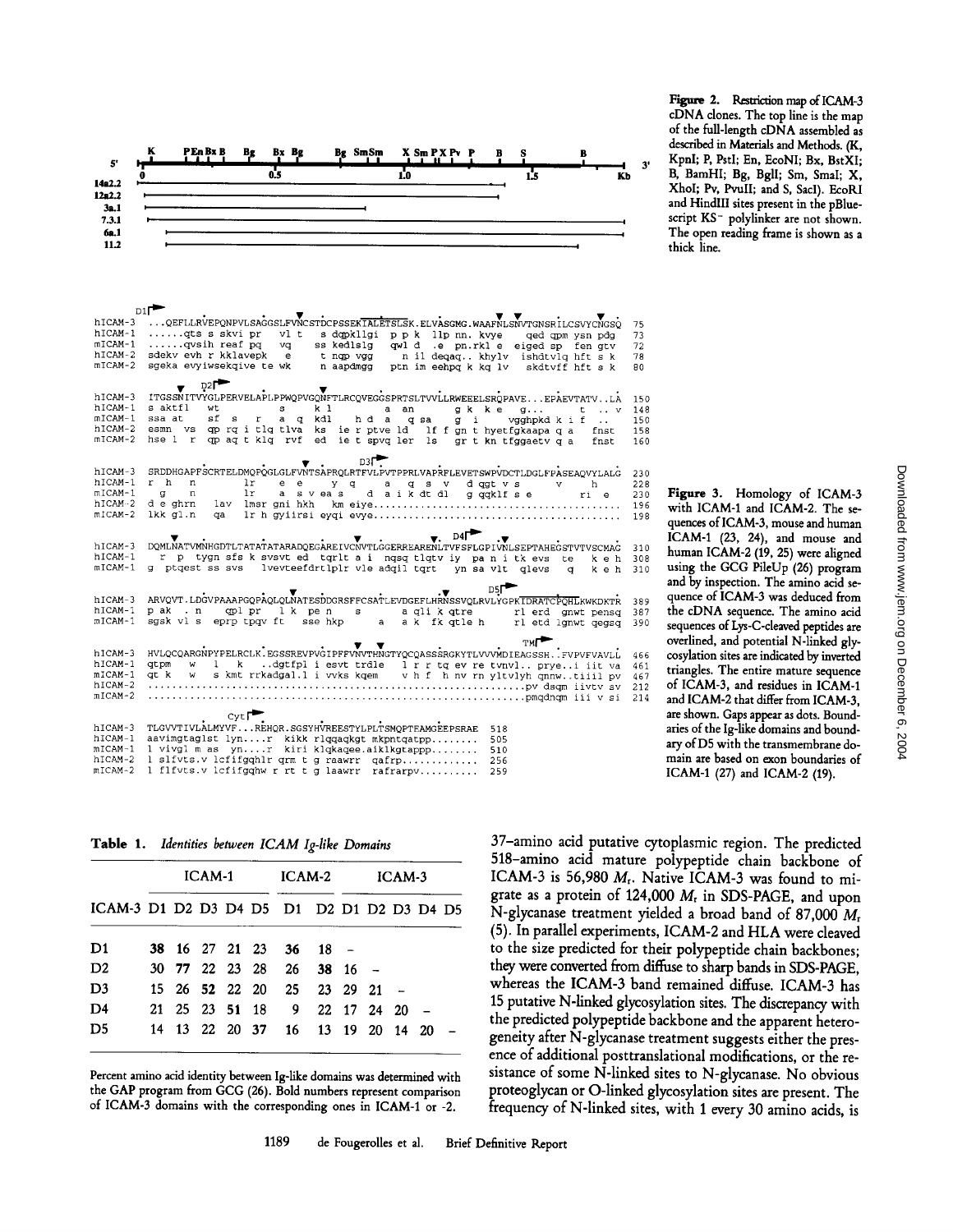unusually high for a cell surface glycoprotein. Some of these sites, particularly closely paired sites at residues 55 and 58, and at residues 424 and 428, may be resistant to N-glycanase. If so, the average size of the N-linked chains is 4,500  $M_{\rm r}$ .

The extracellular region of ICAM-3 contains five Ig-like domains and is strikingly homologous to ICAM-1 and ICAM-2 (Fig. 3). Like ICAM-1 and ICAM-2, the Ig-like domains of ICAM-3 are of the C2 set, and the first Ig-like domain contains two putative intradomain disulfide bonds. The extracellular five Ig-like domains of ICAM-3 are 52% identical in amino acid sequence to the corresponding region in human ICAM-1, with the highest identity contained within domain 2 and the first half of domain 3. The homology with ICAM-2 is lower (Table 1). All ICAM-3 Ig-like domains are most closely related to the domains with the corresponding position in ICAM-1 and ICAM-2 (Table 1). The transmembrane and cytoplasmic domains of ICAM-3 show little if any conservation with those of ICAM-1 and ICAM-2.

To express ICAM-3, cDNA segments from clones 14a2.2, 11.2, and 7.3.1 were ligated together to obtain a full-length cDNA clone. COS cells transfected with the ICAM-3 cDNA reacted specifically with the anti-ICAM-3 mAb, CBR-IC3/1 (Fig. 4). Transfectants expressing human ICAM-3 bound efficiently to purified human LFA-1 on plastic (Fig. 5). By contrast, mock-transfected cells bound poorly, showing equivalent binding to substrates bearing LFA-1 and BSA. Binding to LFA-1 of COS cells transfected with ICAM-3 was blocked by LFA-1 mAb, and by a combination of anti-ICAM-3 mAbs.



Figure 4. Surface expression of ICAM-3 on COS cells. COS cells transfected with  $(A)$  Ap<sup>t</sup>M9 vector alone (mock) or  $(B)$  pCDIC-3 were labeled with saturating amounts of control mAb X63 *(thin line)* or mAb CBR-IC3/1 (anti-ICAM-3), followed by FITC-anri-mouse Ig. Cells were subjected to immunofluorescent flow cytometry.



Figure 5. Adhesion of transfected COS cells to purified LFA-1. Cells transfected with pCDIC-3 or Ap<sup>1</sup>M9 alone (mock) were allowed to bind to LFA-1-coated microtiter wells for 60 min at 37°C and then washed four times by aspiration. Control wells lacked LFA-1. Cells were pretreated with the indicated mAb or, alternatively, the absorbed purified LFA-1 was pretreated with mAb TS1/22 (anti-LFA-1 $\alpha$ ). To achieve effective blockade of the ICAM-3/LFA-1 adhesion pathway both anti-ICAM-3 mAbs are required. One representative experiment of four is shown and error bars indicate 1 SD.

# **Discussion**

We have characterized a cDNA clone for ICAM-3. Its authenticity is proven by the presence in the translated amino acid sequence of the two Lys-C-cleaved ICAM-3 peptide fragments. Additionally, when expressed, the ICAM-3 cDNA is recognized by anti-ICAM-3 mAbs and is functionally active in binding to purified LFA-1.

The cloning and analysis of the human ICAM-3 cDNA demonstrates ICAM-3 to be a type I integral membrane protein belonging to the Ig superfamily. ICAM-3 is the most heavily glycosylated LFA-1 ligand with 15 putative N-linked glycosylation sites, as compared with eight and six for ICAM-1 and -2, respectively. The apparent size of the carbohydrate is high for ICAM-3 at 4,500  $M_r$  per site, as it is for ICAM-1 and ICAM-2, which average 5,000 and 5,250  $M_r$  per site, respectively.

The sequence relationships among the extracellular domains of the three ICAMs define them as a subfamily of the Ig superfamily. The homology between ICAM-1 and ICAM-3 is particularly striking, with 52% amino acid identity and the same number of Ig domains. The first two domains of ICAM-3 are closely related to the two domains of ICAM-2, with 37% identity. The relationship with all other Ig superfamily members is much weaker, on the order of 20%. Compar-



Figure 6. Evolutionary relationship of the ICAMs. The horizontal axis represents the percent difference in amino acid sequence of the extracellular domains.

1190 Human Intercellular Adhesion Molecule 3 cDNA Cloning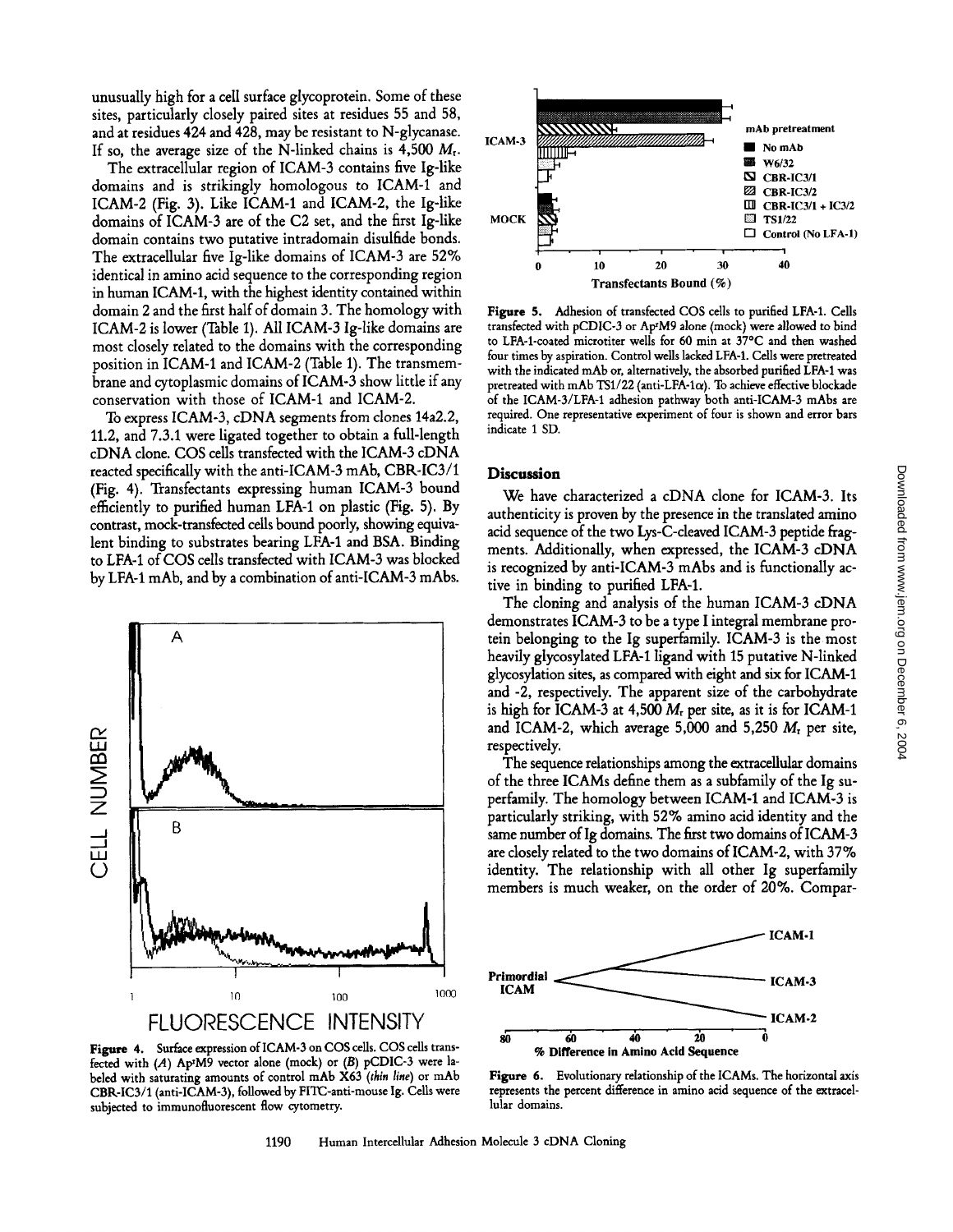isons of individual Ig-like domains of ICAM-3 with those in ICAM-1 and ICAM-2 show that the ICAM-3 Ig-like domains are most closely related to the corresponding domains in ICAM-1 or ICAM-2. These relationships suggest that ICAM-1, -2, and -3, evolved from a primordial ICAM gene in two steps (Fig. 6).

In contrast to the extracellular domains, there is little conservation of the transmembrane and cytoplasmic domains among ICAM-1, -2, and -3. However, these domains are well conserved between mouse and human ICAM-1, and between mouse and human ICAM-2. Thus, there may be important differences among ICAMs in localization on the cell surface, interaction with the cytoskeleton, and signaling.

The ICAM molecules were identified and named based on their ability to bind LFA-1 (3, 5, 19). Since all three ligands are homologous, we predict that the ligand recognition sites lie in homologous positions and contain key conserved residues. The binding site for LFA-1 has been mapped in ICAM-1 to the first Ig domain and key residues have been identified as E34 and Q73 (20). Both of these residues are conserved in ICAM-3 and in ICAM-2 (Fig. 3). However, compared with other domains in ICAM-3, domain I is one of the least well conserved with ICAM-1. The reason for the high level of identity (77%) between the second Ig-like domains of ICAM-1 and ICAM-3 remains unclear, because no ligand binding sites have been mapped to this domain. The third Ig-like domain of ICAM-1 is the binding site for the integrin Mac-1 (21); whether ICAM-3 also binds to Mac-1 is not known.

The existence of a subfamily of Ig-related molecules containing three members, ICAM-1, -2, and -3, that has evolved to bind to the integrin *LFA-1* attests to the importance of this adhesion pathway. The multiplicity of ICAMs may allow finer regulation of this adhesion pathway since there are significant differences in tissue distribution and inducibility. ICAM-1 is highly inducible in immune and inflammatory reactions on many cell types (1), whereas ICAM-2 is constitutively expressed on endothelium (3). Thus, these molecules may regulate leukocyte circulation and localization patterns in disease and health, respectively. ICAM-3 is well expressed on all leukocytes and absent from nonhematopoietic cells. As ICAM-3 represents the major LFA-1 ligand on resting lymphocytes (5), it may play an important role in initiating immune responses. The distinct transmembrane and cytoplasmic domains of the ICAMs provide further diversity. The cytoplasmic regions of ICAM-1, -2, and -3 may impart different signals when LFA-1 is bound or cause differing localizations on the cell surface (22).

We thank William S. Lane of the Harvard Microchemistry Facility for the superb digestion, separation, and peptide microsequencing of ICAM-3. We also thank Mr. M. York for oligonucleotide synthesis and Mr. E. Luther for flow cytometric analysis.

L. B. Klickstein is supported in part by a Merck-American Federation for Clinical Research Fellowship. This work was supported by National Institutes of Health grant CA-31798.

Address correspondence to Timothy A. Springer, Center for Blood Research and Department of Pathology, Harvard Medical School, 200 Longwood Avenue, Boston, MA 02115.

Received for publication 1 December 1992 and in revised form 22 January 1993.

*Note added in proof:* While this paper was in review, two other groups reported a cDNA encoding an LFA-1 ligand that was similar in tissue distribution and molecular weight, but not tested for identity with ICAM-3 (28, 29). The sequence of one (29) is identical to that reported here; the other (28) has two silent substitutions at nucleotide positions 187 and 1268 in our sequence and a 2-bp deletion after the polyadenylation signal.

# References

- 1. Springer, T.A. 1990. Adhesion receptors of the immune system. *Nature (Lond.).* 346:425.
- 2. Rothlein, R., M.L. Dustin, S.D. Marlin, and T.A. Springer. 1986. A human intercellular adhesion molecule (ICAM-1) distinct from LFA-1. *J. Immunol.* 137:1270.
- 3. de Fougerolles, A.R., S.A. Stacker, R. Schwarting, and T.A. Springer. 1991. Characterization of ICAM-2 and evidence for a third counter-receptor for LFA-1. *J. Exp. Med.* 174:253.
- 4. Nortamo, P., R. Salcedo, T. Timonen, M. Patarroyo, and C.G. Gahmberg. 1991. A monoclonal antibody to the human leukocyte adhesion molecule intercellular adhesion molecule-2: cellular distribution and molecular characterization of the an-

tigen. *J. Immunol.* 146:2530.

- 5. de Fougerolles, A.R., and T.A. Springer. 1992. Intercellular adhesion molecule 3, a third adhesion counter-receptor for lymphocyte function-associated molecule 1 on resting lymphocytes. *J. Exp. Med.* 175:185.
- 6. Sanchez-Madrid, F., A.M. Krensky, C.F. Ware, E. Robbins, J.L. Strominger, S.J. Burakoff, and T.A. Springer. 1982. Three distinct antigens associated with human T lymphocytemediated cytolysis: LFA-1, LFA-2, and LFA-3. Proc. Natl. Acad. *Sci. USA.* 79:7489.
- 7. Barnstable, C.J., W.F. Bodmer, G. Brown, G. Galfre, C. Milstein, A.F. Williams, and A. Ziegler. 1978. Production of mono-